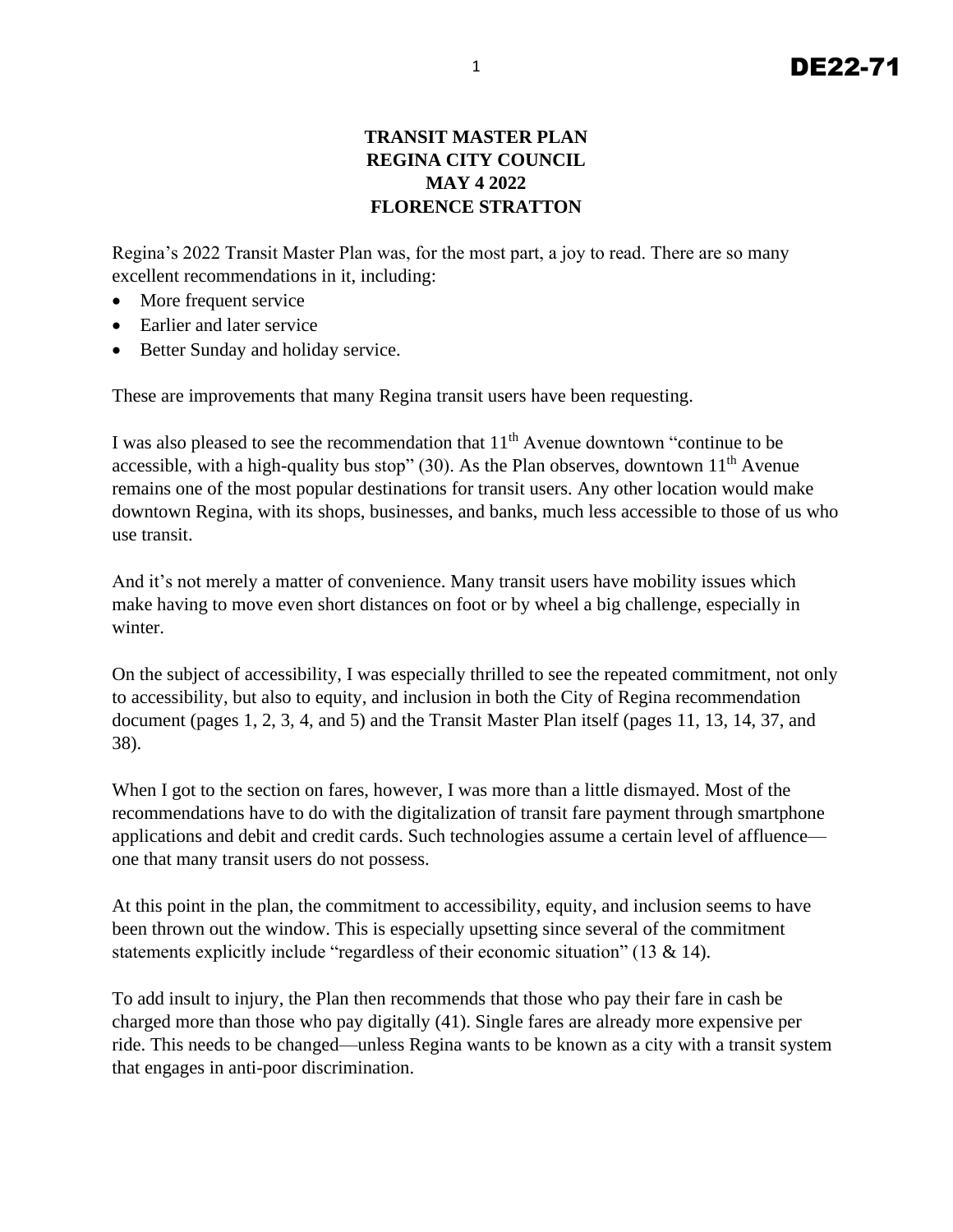According to the Plan, "Regina Transit's current fare system…present[s] challenges and barriers to accessing the system" (41). The main barrier to accessing Regina Transit for many people is the fare itself:

Youth  $5 - 14$  years of age or attending high school: \$2.75 per ride or \$64 for a 31 day pass Adults: \$3.25 per ride or \$88 for a 31 day pass

Approximately 47,000 Regina residents live below the poverty line (*Saskatchewan Child and Family Report 2021*, p 2). That's 47,000 people with an income that is not enough to cover basic living expenses. And while some will be eligible for the \$25 monthly low income bus pass, \$25 is still a lot of money if you only get \$\$915 a month—the amount those on the Saskatchewan Income Support program receive.

On a more positive note, the Report also recommends fare free transit for children 12 years old and younger, an improvement over the current situation of fare free transit for children under the age of five. But on two counts this recommendation is not sufficient.

First, there is again the question of accessibility, equity, and inclusion.

Approximately 9,400 children live in poverty in Regina (*Poverty In Regina Public Schools*, p 3). If the Transit Master Plan is approved, children 12 and under will have fare free transit. But what about those aged 13 -18? They still need to get to school and other places.

A few weeks ago, I was coming home on the bus. When it stopped at the Golden Mile, a young girl, a teenager, got on. When she tapped her pass on the farebox, it registered empty. The driver told her to get off the bus and go and put money on her pass. She got off the bus and went and sat back down in the bus shelter. Clearly she didn't have money to put on her pass.

Another passenger and I gathered our wits and paid her fare. When the girl got back on the bus she was crying.

No one should be refused service for lack of a fare!

In the name of accessibility, equity, and inclusion, please make Regina Transit fare free for everyone 18 years old and younger—**as a first step toward fare free transit for all.** 

The recommendation that children 12 and under have fare free transit is also insufficient on another ground. As the report says: "Public transit plays an important role in reducing greenhouse gas emissions by providing alternative mobility options that reduce reliance on single occupancy vehicles" (4). As the report also states: "Sustainable travel behaviours are best established at an early age" (42).